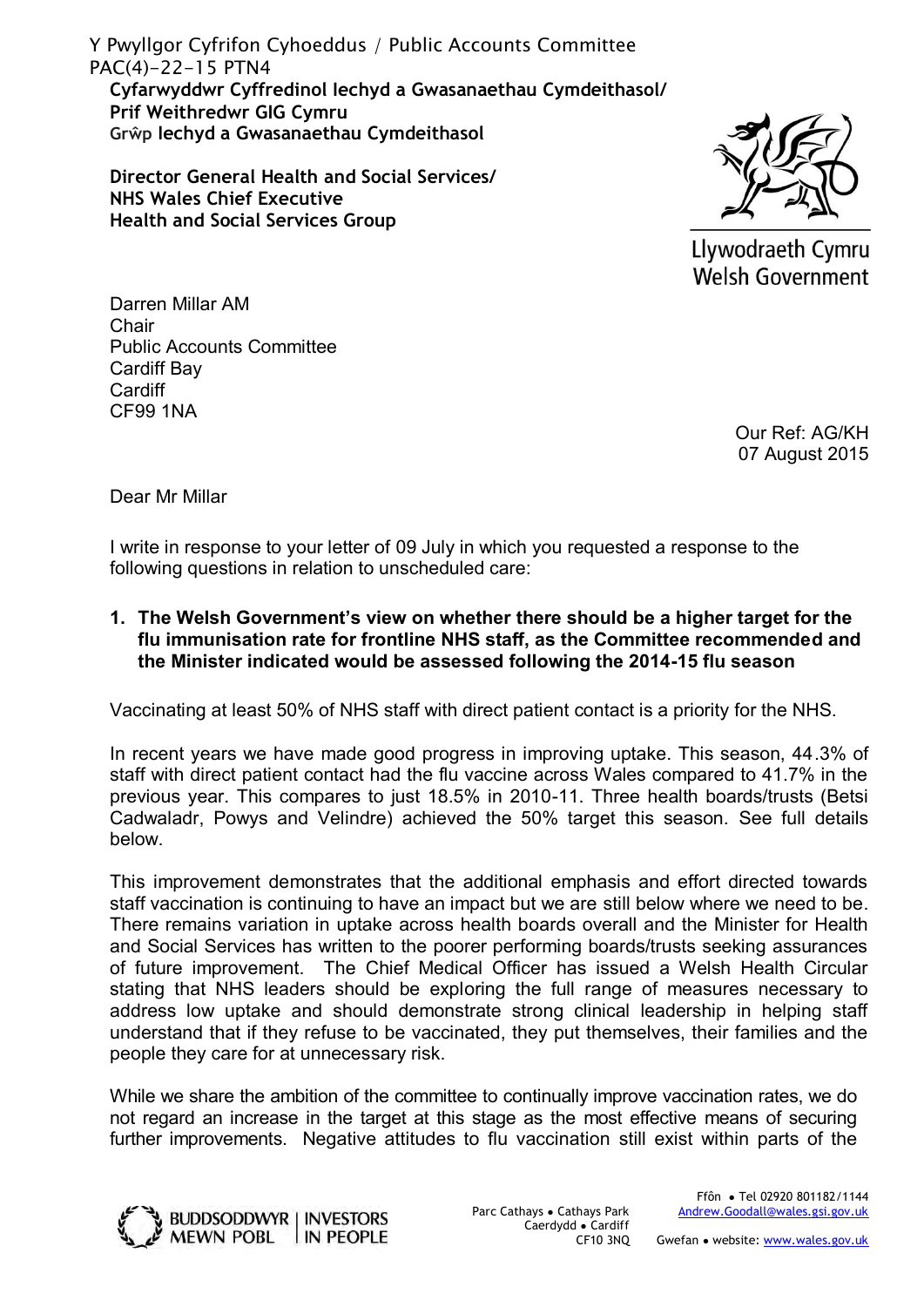NHS and setting a target that is achievable is likely to provide a more sustained improvement over time.

We will continue to engage in constructive dialogue with health boards to encourage more staff to have the flu vaccine and to more robustly address those negative attitudes which act as a barrier to the improvements we seek and expect.

|                                             | 2010-11 | 2011-12                  | $201 - 13$ | 2013-14 | 2014-15 |
|---------------------------------------------|---------|--------------------------|------------|---------|---------|
|                                             |         |                          |            |         |         |
| Abertawe Bro Morgannwg UHB                  | 11.9%   | 23.5%                    | 35.9%      | 41.1%   | 41.7%   |
| Aneurin Bevan UHB                           | 24.6%   | 31.7%                    | 37.6%      | 39.4%   | 39.2%   |
| <b>Betsi Cadwaladr UHB</b>                  | 30.8%   | 37.6%                    | 35.9%      | 41.0%   | 50.3%   |
| <b>Cardiff and Vale UHB</b>                 | 18.3%   | 29.7%                    | 36.5%      | 41.0%   | 46.7%   |
| <b>Cwm Taf UHB</b>                          | 9.2%    | 35.5%                    | 35.9%      | 41.1%   | 47.0%   |
| Hywel Dda UHB                               | 10.5%   | 30.0%                    | 29.8%      | 41.2%   | 37.1%   |
| Powys Teaching HB                           |         | 22.7%                    | 36.8%      | 42.4%   | 50.4%   |
| <b>Public Health Wales NHS Trust</b>        |         | $\overline{\phantom{0}}$ |            | 33.9%   | 41.2%   |
| <b>Velindre NHS Trust</b>                   |         |                          |            | 47.1%   | 64.9%   |
| <b>NHS</b><br>Service<br>Wales<br>Ambulance |         |                          |            | 30.2%   | 31.0%   |
| Trust                                       |         |                          |            |         |         |
| Wales (Total)                               | 18.5%   | 30.9%                    | 35.5%      | 40.6%   | 44.3%   |

Uptake of Influenza immunisation in Health Boards: 2010-11 to 2014-15

**2. Your reflections on how the Welsh Government monitors out of hours GP services, and whether the March 2015 report Review of General Practitioner Out of Hours Medical Services, relating to Betsi Cadwaladr University Health Board, represented isolated problems, or if similar issues are arising elsewhere in Wales. We would be grateful to receive information on the performance data you require from Welsh Health Boards on their GP out of hours services and their performance against this for the past 12 months** 

Welsh Government currently monitors GP out of hours services through the established processes of Quality and Delivery meetings with health boards, joint executive team meetings and regular unscheduled care conference calls.

Following the Betsi Cadwaladr University Health Board out of hours review and the issues identified, Welsh Government asked the GP Out of Hours Providers' Forum to identify a small number of key indicators which would provide valuable local intelligence and inform the national assessment. Officials are expecting their response shortly.

The *Wales Quality and Monitoring Standards for the Delivery of Out of Hours Services* was published in May 2014. Health boards have been instructed that the standards should be delivered by March 2018. Arrangements are currently being developed to monitor health boards' progress towards introducing and achieving the standards; this will include a self assessment tool and a series of review visits by the NHS Delivery Unit, as well as more standardised data collection.

There has been variation in the collecting and reporting of information on GP out of hours services, partly due to the different IT systems used by health boards. This has made all Wales comparisons difficult and I am unable to share data that is not robust. To address this, since September 2014, Welsh Government has been working with health boards to overcome the challenges and develop and test the collection of more consistent and reliable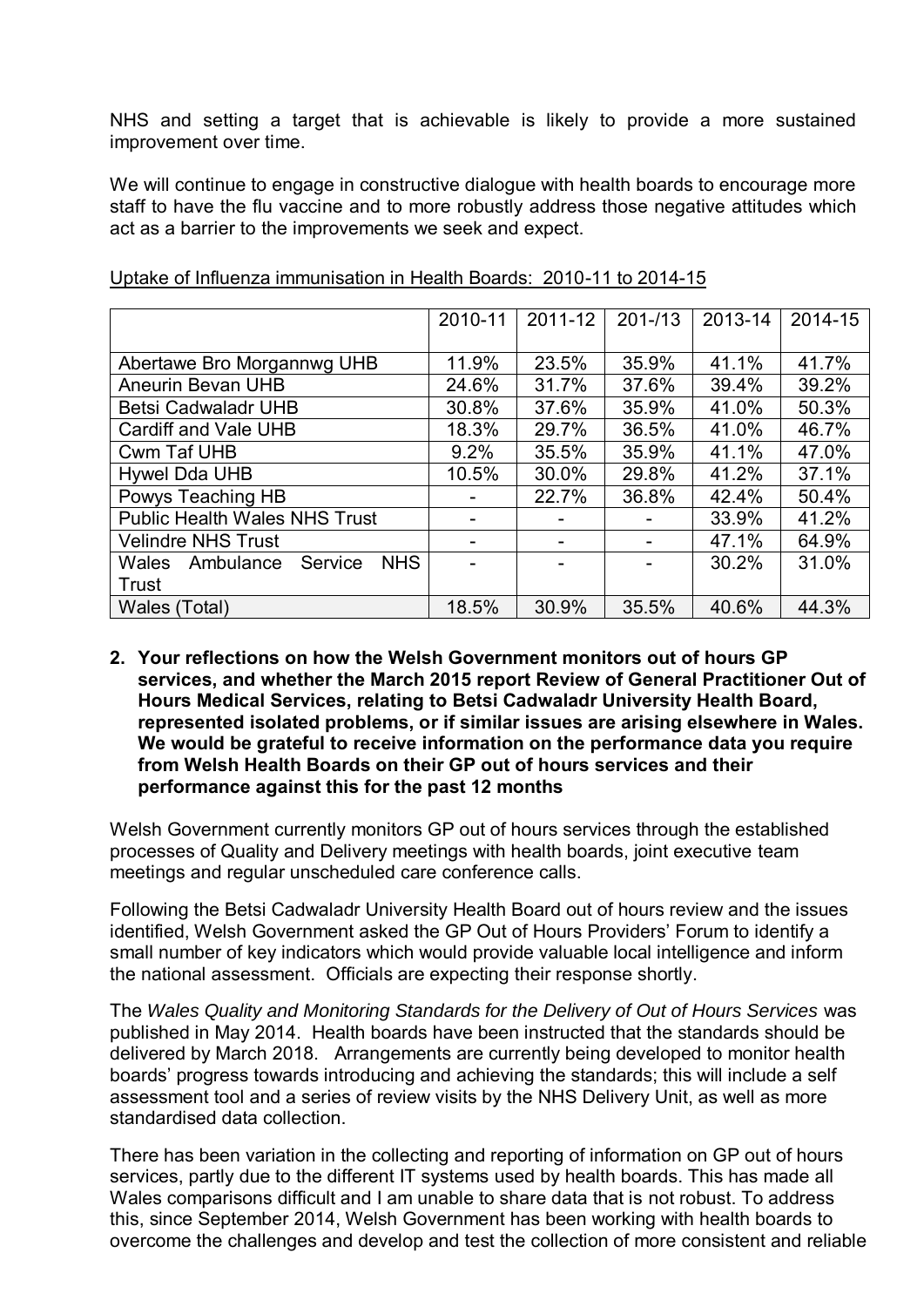information. I issued the new data collection tool in July which will provide data on activity since April 2015, using the key access standards from the *Wales Quality and Monitoring Standards for the Delivery of Out of Hours Services*. The data collection will be reviewed in November before being formally mandated.

The pressure on GP out of hours is a UK wide issue. All Health Boards in Wales have reported challenges in filling staff rotas with GPs for out of hours services. Welsh Government is working with Health Boards, Wales Deanery, Royal College of General Practitioners and others to develop national programmes to improve the supply and retention of GPs in Wales. At the same time health boards are looking for innovative ways of meeting demand more appropriately using other services and health professionals, for example pharmacists for repeat prescriptions, advanced nurse practitioners with authority to prescribe, and advanced paramedic practitioners to undertake some home visits. The 111 pathfinder in ABMUHB will test the integration of the current Out of Hours call handling and NHS Direct services, providing an easy to remember free to call number that will signpost patients to the appropriate services or information.

# **3. An update on action taken following the Welsh Government's pilots in relation to the Committee's recommendation on other unscheduled care performance measures**

The pilots were set up to investigate the opportunity to better describe patient experience within the unscheduled care pathway and to identify and measure the time to the key clinical interventions that have an impact on outcomes. Three of the pilots looked at measuring the time from call to treatment for conditions (stroke, fractured neck of femur and heart attack) where evidence demonstrates that the 'total' time is a crucial factor in delivering better outcomes. Two of the pilots investigated more appropriate measures of key interventions within the A&E Department.

The pilots demonstrated that there are measures for unscheduled care that have the potential to better describe patients experience and support a move towards the measurement of outcomes, both within the A&E Department and across the unscheduled care pathway. However, the pilot work also identified that information systems across Wales are not at this point sufficiently aligned or consistent to be able to roll out these measures across Wales.

The pilot work noted that the procurement of a new A&E system in parts of Wales and the consideration being given to implementing the Royal College of Emergency Medicine Emergency Care Dataset could support the implementation of new measures. The Unscheduled Care Programme Board has asked for further work to be undertaken in this area to understand the pilot findings, requirements, costs and the opportunities.

## **4. An overview of how children should access unscheduled care, particularly when a children's hospital is available, and whether parents and carers are aware of the appropriate action**

Children who need to access unscheduled care will be referred via local out of hours GP or access direct via the ambulance service, an Emergency Department or Minor Injuries Unit to appropriate secondary care services. In these circumstances the arrangements are always based on the clinical condition of the child and will vary according to their need.

For the majority of children across Wales without an existing diagnosis, access to the Children's Hospital would be via the local paediatric service. The configuration of local paediatric services varies between Health Boards. Children with existing illnesses will often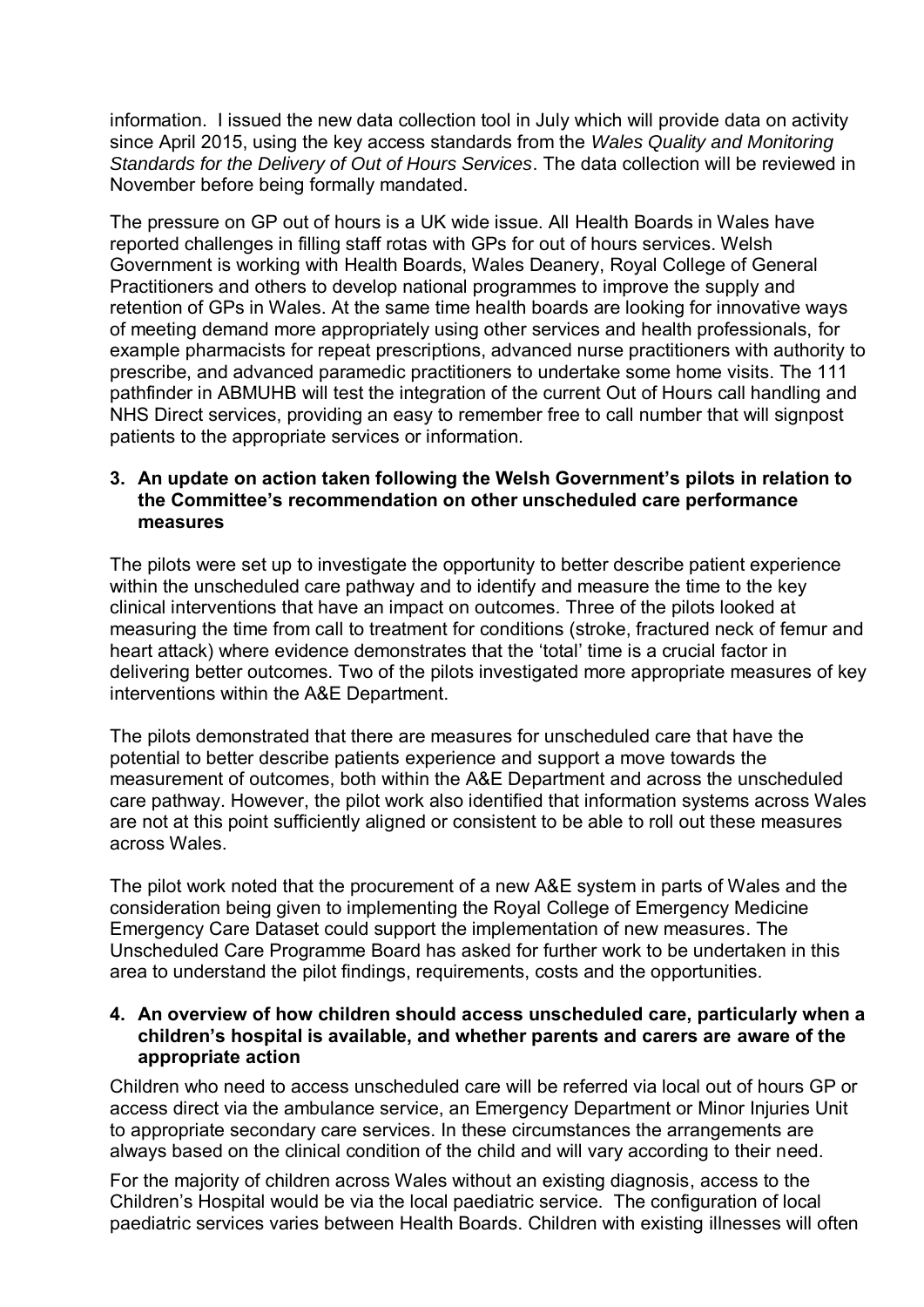have direct 'open access' to specialist wards with clear arrangements in place that parents can utilise when needed. Parents are often in close contact with the wards and individual staff in many cases.

## **5. An update on the proposed 111 service, including whether a decision has been taken on the organisation that will host the service and any observable operational impact of the 111 service on the rest of the heath service.**

The 111 implementation project has worked closely with a wide range of stakeholders to develop proposals for a pathfinder pilot in Abertawe Bro Morgannwg University Health Board (ABMUHB) to test the service for Wales. The project team will continue to draw on the experiences from England and Scotland to develop the model for Wales, based on using a more skilled clinically led workforce with less reliance on risk averse algorithms.

The originally proposed start date of October 2015 is to be rescheduled until the evaluation of the learning and development pilot work currently being undertaken in England can be assessed, this is due to be published in the autumn. The project will also review work in Scotland and new pathways put in place in ABMUHB that will complement and support the 111 service before proposing a new date. The 111 service will be thoroughly tested before going live to ensure it is clinically safe and robust. The evaluation of the pathfinder service will inform decisions regarding the future of the service and ensure issues and any unintended consequences are resolved in advance of any further roll out.

The process for selecting the host organisation has been completed and the Minister for Health and Social Services has agreed that the Welsh Ambulance Service NHS Trust will host the pathfinder phase in ABMUHB. 111 provides a real opportunity to co-ordinate and manage the demand on unscheduled care for NHS Wales, meet the needs of patients within their own communities, avoid unnecessary hospital admission and reduce demand on acute hospital services.

# **6. An updated assessment of how effectively efforts to manage demand are operating, including the Choose Well campaign, along with understanding patients' choices, particularly when accessing accident and emergency**

Both the Choose Well campaign and NHS Direct Wales (NHSDW) emphasise the importance of supporting patients in choosing alternatives to hospital visits where appropriate. NHSDW Cat C triage typically supports the ambulance service to avoid over 1,000 unnecessary ambulance journeys each month. A significant rise in NHSDW web based activity is an indication that the public are beginning to take responsibility for their own healthcare before contacting healthcare services. In 2014/15 the NHSDW web site received 4.5 million visits (not just hits) up from just 0.5 million 5 years ago.

Welsh Government recently held a workshop with all Health Boards to assess progress of the choose well campaign and agree the next steps. It was agreed that a baseline of activity be developed so that performance indicators relating to impact can be established, to help assess impact of the campaign as choices made can be influenced by a variety of actions and activities.

Specifically the ambulance service continues to implement a range of demand management initiatives, include development of the clinical desk in the control room increasing the rates of 'hear and treat'. Specialist and advanced paramedics attending patients in their home, are showing promising results in rates of 'see and treat' and transport to places other than ED. The recent announcement of the clinical response model pilot, should further improve the ambulance services ability to efficiently manage the emergency demand it receives.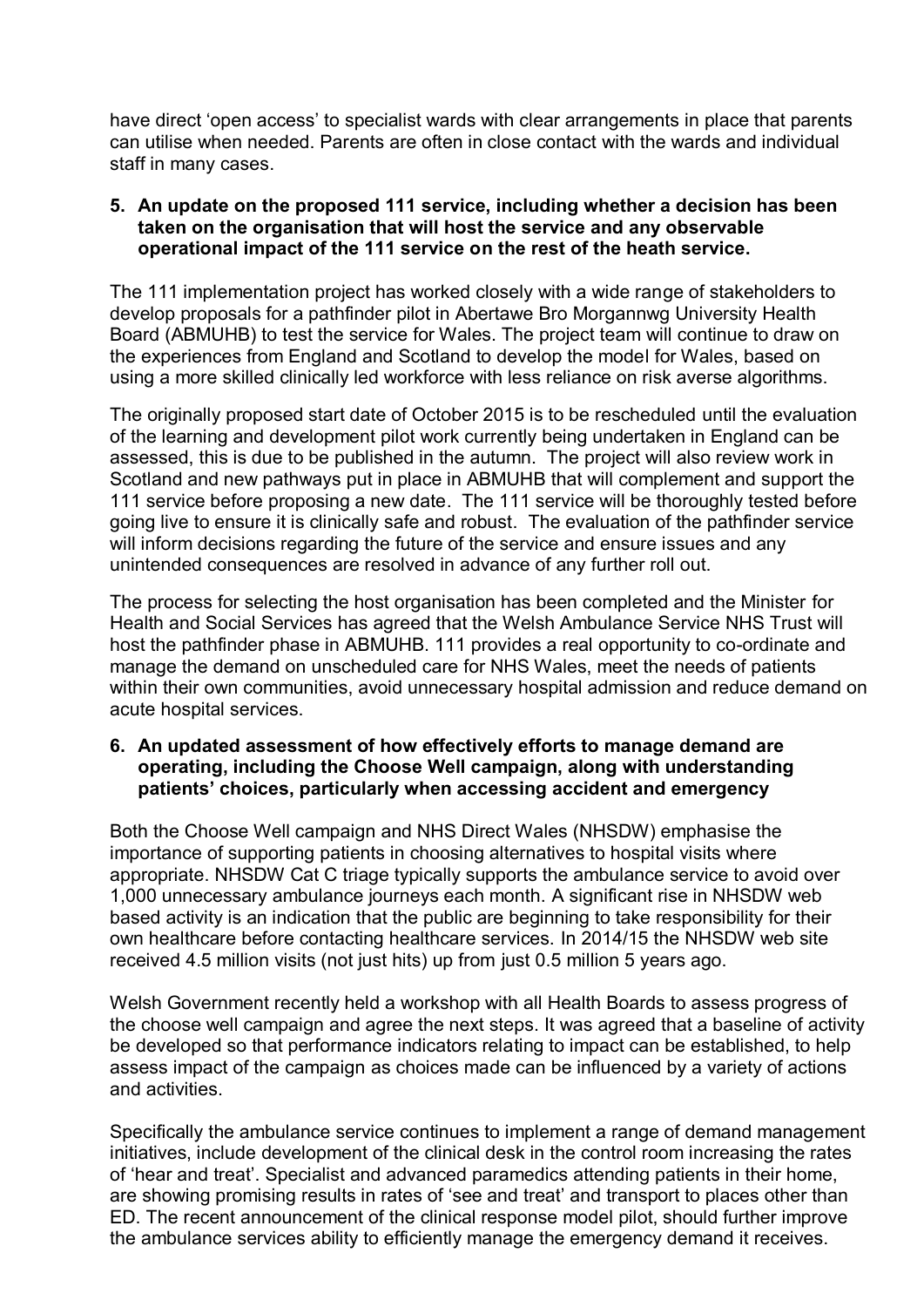### **7. Information of how GPs' compliance with their contracts is being monitored by Health Boards and the Welsh Government, in particular the provision of extended opening hours**

NHS Wales Shared Services Partnership (NWSSP), Health Boards and Welsh Government monitor GPs compliance with their GMS contracts.

NWSSP has a dedicated Primary Care Services function which provides a wide range of services in relation to GP practices, in particular, annual scrutiny of primary care service system controls (in order to provide assurances to Health Boards the systems in place to pay GP practices are both efficient and accurate) and annual local claims verification audits undertaken on behalf of health boards ( In 2013/14, over 100,000 records were checked during 348 visits and approximately £260,000 was recovered for Health Boards from incorrect reimbursement claims in relation to General Medical and Ophthalmic services). In addition, NWSSP's Primary Care Services ensures (a) GP practice patient list sizes are updated as patients leave and join GP practices (b) ensures the secure, timely and accurate transfer of paper medical records from GP practice to GP practice; and (c) ensures the safe inclusion and removal of Doctors onto individual Health Board's Primary Care Performers Lists.

Health Boards carry out a wide range of GP contract compliance checks, including general contract reviews, review of Quality and Outcome Framework (QOF) and review of GP enhanced services. General contract reviews are undertaken annually (typically, as part of annual practice development visits) and also include a focus on any practice specific issues and targeted practice visits. In relation to the review of QOF, many health boards conduct a three year rolling programme of structured review of compliance against the requirements set out in QOF. Health Boards also monitor delivery of the cluster network development QOF which includes, review of practice development plans; cluster network action plans and annual reports and review of general practice national priority areas. Issues relating to primary care monitoring and development, including contract compliance, contract concerns and cluster development, will be considered at Board level.

Health Boards monitor access to GP services through a number of mechanisms such as access improvement groups / access forums (which includes GP, LMC and CHC representation); surveys of patient access; CHC patient access surveys and GP practice visits. In addition, headline GP access statistics reported to Welsh Government. In relation to enhanced access to GP services after 6.30pm, Health Boards assess the reasonable patient need through a range of mechanisms, for example, specific reviews of extended access; review of practice complaints and concerns; review of Community Health Council survey results; review of practices detailed assessment of patient activity, demand and satisfaction. Where there is a Health Board assessed reasonable patient need for enhanced access after 6.30pm, access will be expected to be provided.

Welsh Government monitors Health Boards management of GP contract compliance through regular meetings with GPC Wales, regular meetings with Health Board's senior primary care staff together with reviewing specific statistics and information. In particular, Welsh Government and GPC Wales meet monthly through a GP Forum. Health Boards are represented at GP Forum by a nominated Director of Primary Care and a nominated Associate Medical Director. Specific contract issues, including GP access, are discussed. Welsh Government meets monthly with Health Boards' Directors of Primary Care and meets bi- monthly with Health Boards' Heads of Primary Care. GP access is a standing item on these meetings. Health Boards submit GP access monitoring reports to Welsh Government.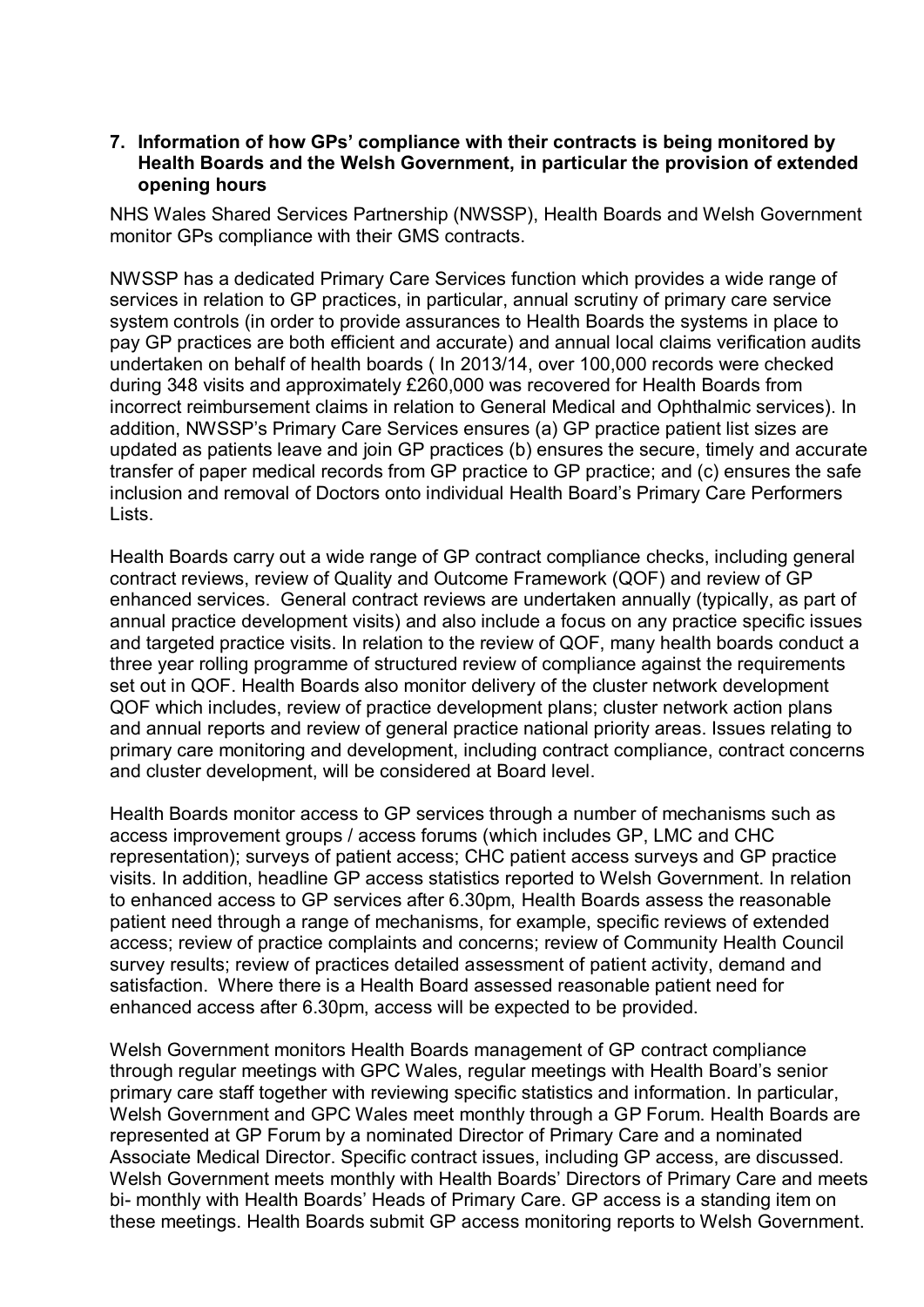Welsh Government also reviews annual published reports for GP access and the achievement of clinical QOF indicators. From 2015/16, Welsh Government will be reviewing published GP practice development plans objectives and priorities; cluster network action plans and annual reports.

## **8. An update on the pilots for on-line booking systems for GPs' appointments, including the proportion of practices offering such appointments**;

My Health Online (MHOL) is a web-based service that enables patients to manage appointments, order repeat prescriptions and update basic details, such as address and mobile number, via the internet. MHOL was first made available to GP practices in Wales in March 2011. Rollout has since continued as part of the national GP Systems Implementation Project, with Welsh practices moving from 4 suppliers and 6 different systems, to just 2 suppliers and systems. WG provided £1.7 million to support the initial development.

All GP practices in Wales are now capable of offering the MHOL service to their patients. Not all GP practices utilise MHOL with 47% (215 of 458) actively offering either online appointment and/or repeat prescription facilities. To date, approximately 140,000 patients have registered to use the service (as at end of June 2015) with further potential to continue to improve this.

Practices are currently able to choose whether they offer MHOL to their patients. GP practices are also able to decide on which 'modules' of the system they would like to use, e.g. appointments only, prescriptions only or both.

WG officials work closely with colleagues in NWIS to monitor the overall effectiveness of the MHOL service, as well as the benefits being delivered. Monthly statistics detailing both practice and patient uptake are provided and scrutinised. An agreement has also recently been reached to re-establish a MHOL project to more formally tackle some of the issues detailed above.

# **9. Information on the number of did not attends at GP practices and hospitals in Wales for the past 12 months**

In relation to the number of "did not attends" at GP practices in Wales, the following DNA rates were reported at December 2014.

| <b>Health Board</b>        | Average<br><b>DNA</b> rate | <b>Highest</b><br><b>DNA</b> rate | <b>Lowest</b><br><b>DNA</b> rate |
|----------------------------|----------------------------|-----------------------------------|----------------------------------|
| Aneurin Bevan UHB *        | 5.6%                       | 13.0%                             | 2.7%                             |
| <b>Betsi Cadwaladr UHB</b> | 4.0%                       | 7.1%                              | 1.9%                             |
| Cardiff and Vale UHB       | 6.1%                       | 12.3%                             | 3.%                              |
| Cwm Taf UHB *              | 3.6%                       | 4.4%                              | 2.7%                             |
| Hwyel Dda UHB              | 5.5%                       | 13.0%                             | 3.0%                             |
| Abertawe Bro Morgannwg*    | N/A                        | 13%                               | 0.04%                            |
| Powys Teaching UHB         | 4.0%                       | 17.4%                             | 2.0%                             |

\* Note, the calculation of the average DNA rates for Aneurin Bevan and Cwm Taf has been calculated by proxy information from cluster data. Consequently, the data is not a comprehensive picture of the health board's estimated DNA rate and should be considered with caution. An average DNA rate for Abertawe Bro Morgannwg was not supplied.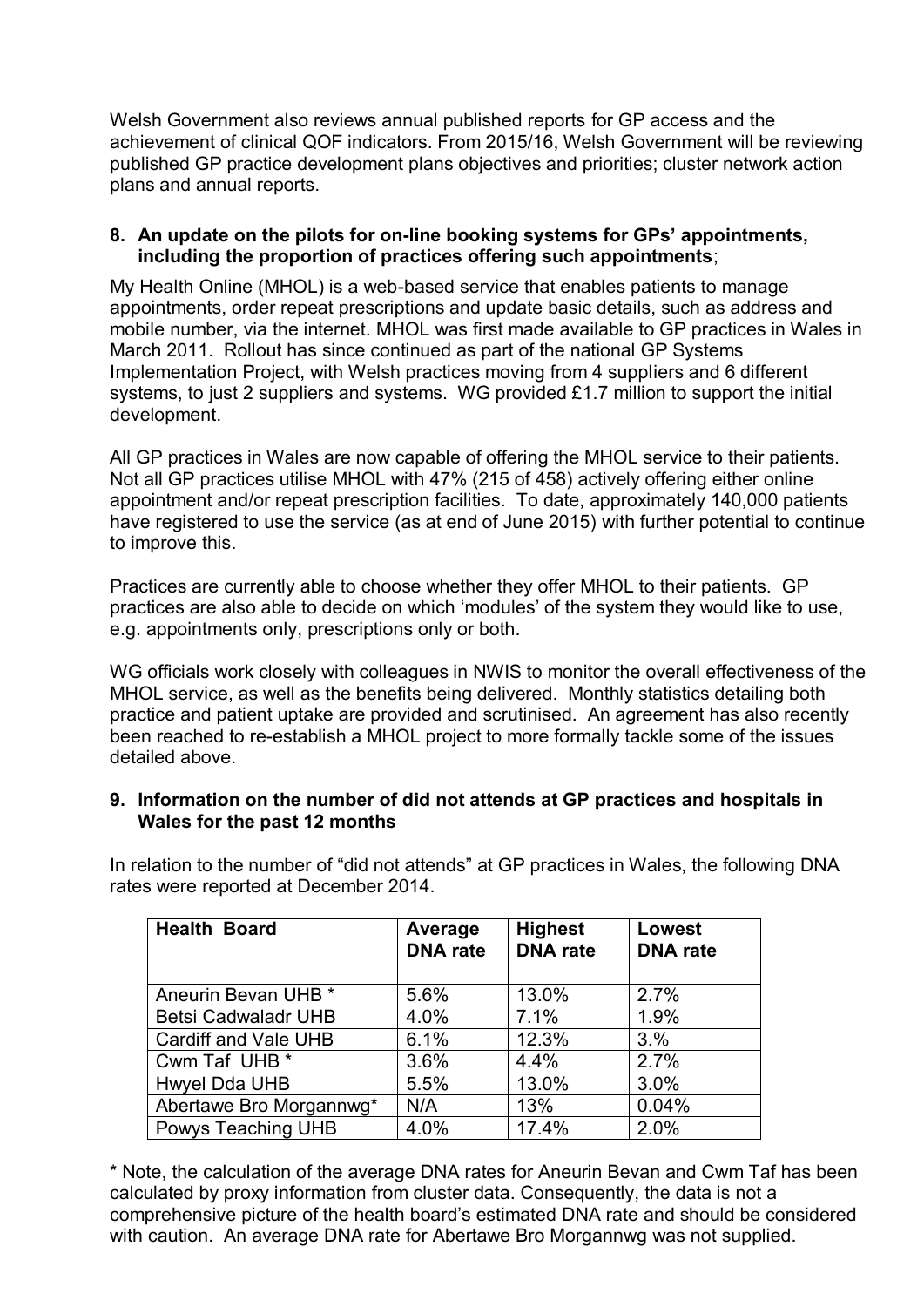Actions being considered to address DNA rates include:

- Alternative appointment systems: Telephone triage, use of e-mail/internet to book appointments and walk in clinics.
- Promotion of telemedicine.
- Patient education; DNA rates, promotion of self management tools, alternative primary care services and telephone consultation.
- Patient reminder and cancellation services: the use of text messaging.
- Review of demand & capacity, missed appointment processes and reviewing services through patient satisfaction questionnaires.
- Sharing best practice: Cluster group meetings, practice visits and peer support.
- Improved staff training, skills mix and wider community roles.

# **10. An overview on the proportion of GPs' appointments that are urgent, compared with routine appointments**

The data to assess the proportion of GP appointments that are urgent, compared with routine appointments, is not systematically available and I am therefore not able to respond to your question.

# **11. An update on workforce planning issues, including the provision of Welsh language services and the potential impact of the Immigration Bill announced in the Queen's Speech**

The Welsh Government's intention is to make primary care the engine room of the NHS in Wales and a plan to develop the workforce to support this was launched by the Minister for Health and Social Services on the  $17<sup>th</sup>$  of July. This fulfilled a commitment made under "Our plan for a primary care service in Wales up to April 2018", which gives the overall strategic vision for primary care and which was published in February.

The workforce plan contains a number of actions to be taken in the immediate and medium terms. One area of focus is the need to put in place the foundation for a more robust approach to workforce planning. An early action is to develop a more rigorous and consistent understanding of the current workforce. Work on this has already begun with changes to the GP contract meaning that from this year GP contractors will publish practice workforce data contained within practice development plans on an annual basis as part of a wider drive towards greater transparency.

More generally, workforce data must be more systematically collated, analysed and fed into the wider system to develop an up to date 'as is' picture from which planning the future primary care workforce can proceed. This includes establishing a better understanding of the Welsh language capability of the workforce to ensure commitments made in *More Than Just Words* are being met. The plan therefore contains an action for health boards to undertake an analysis of existing and future Welsh language population need and the support required by the workforce to develop the necessary language abilities.

Whilst an understanding of the workforce implications of service redesign has significantly improved with the introduction of Integrated Medium Term Plans (IMTPs), there remains more to be done to identify the full range of traditionally hospital-based services (or parts of services) which will in the future be delivered in the community. Clear and specific commitments to service redesign in the medium and long-term are a fundamental requirement for successful workforce planning. Health boards have therefore been tasked